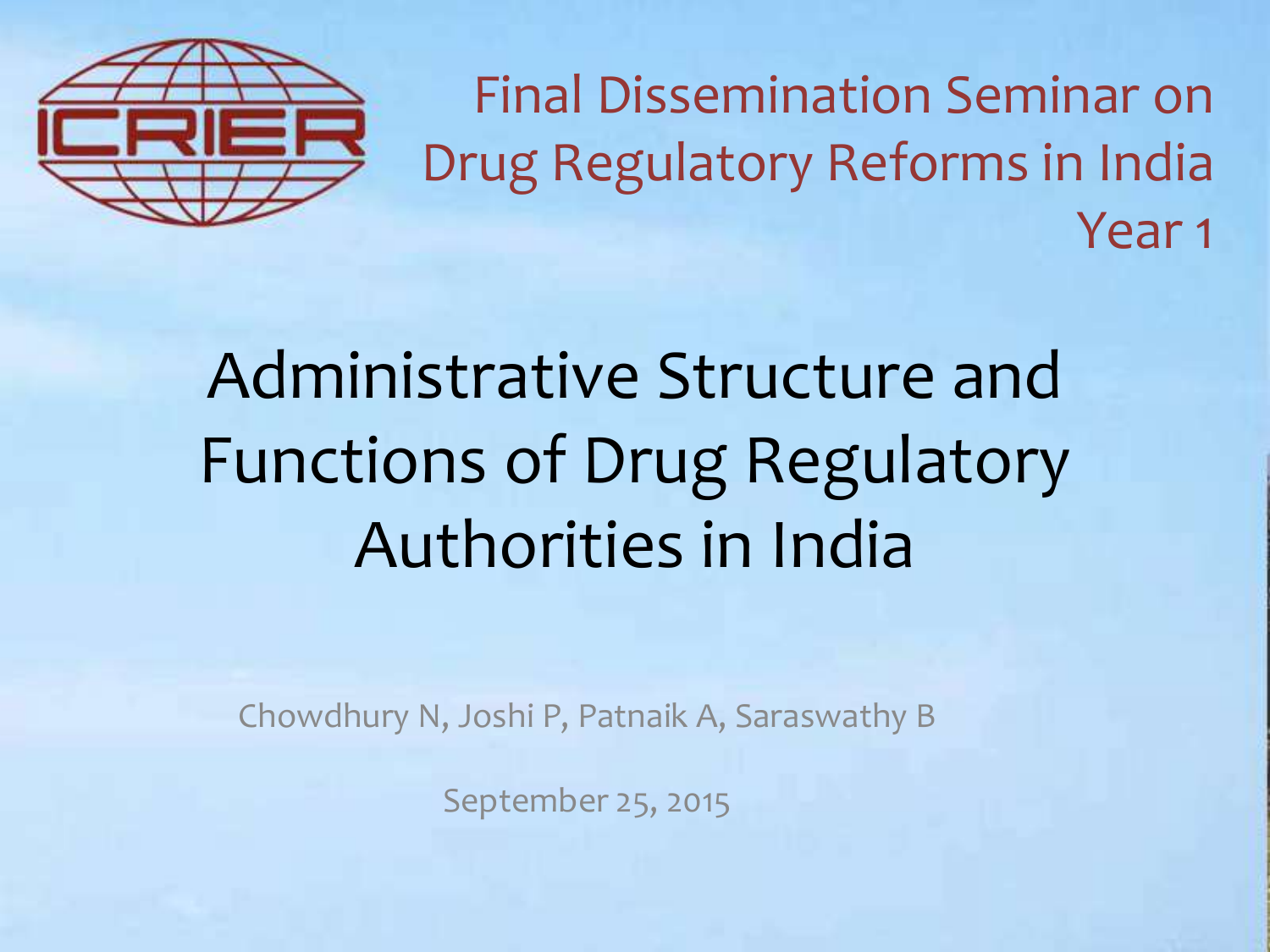### Outline

- $\div$  Effective Drug Regulation meaning
- **❖** Study Objectives
- Research Methodology
- ❖ Key Regulatory Challenges
- ◆ Major Policy Recommendations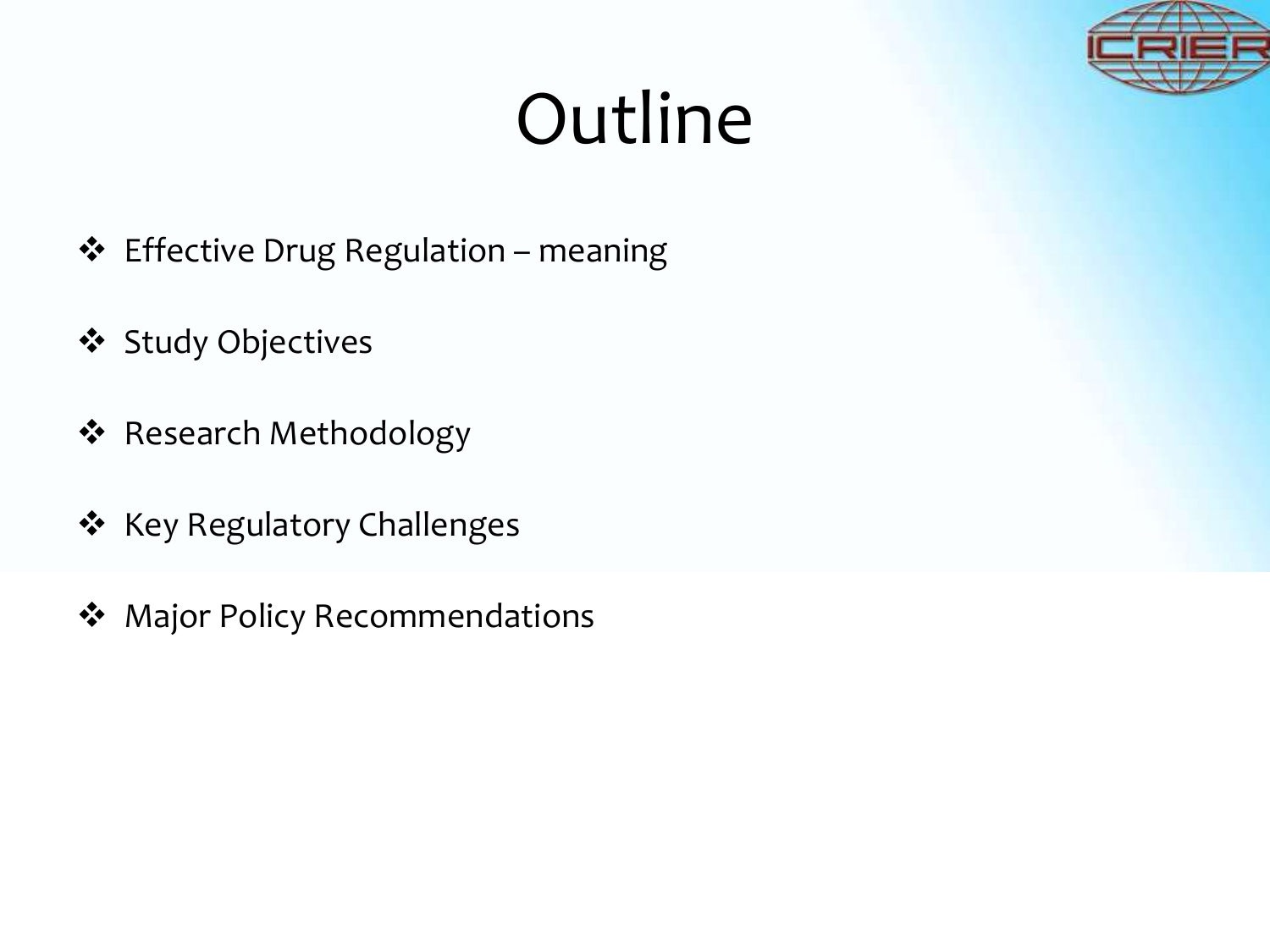

# Effective Drug Regulation

- **❖** Objectives of Drug Regulation
	- Ensure patients access to safe, good quality and efficacious drugs

- $\cdot$  How do we design a drug regulatory administration that would facilitate the achievement of this objective?
	- 'Smart or Responsive Regulation': Design of regulatory system sensitive to regulatory space – characteristics of a range of stakeholders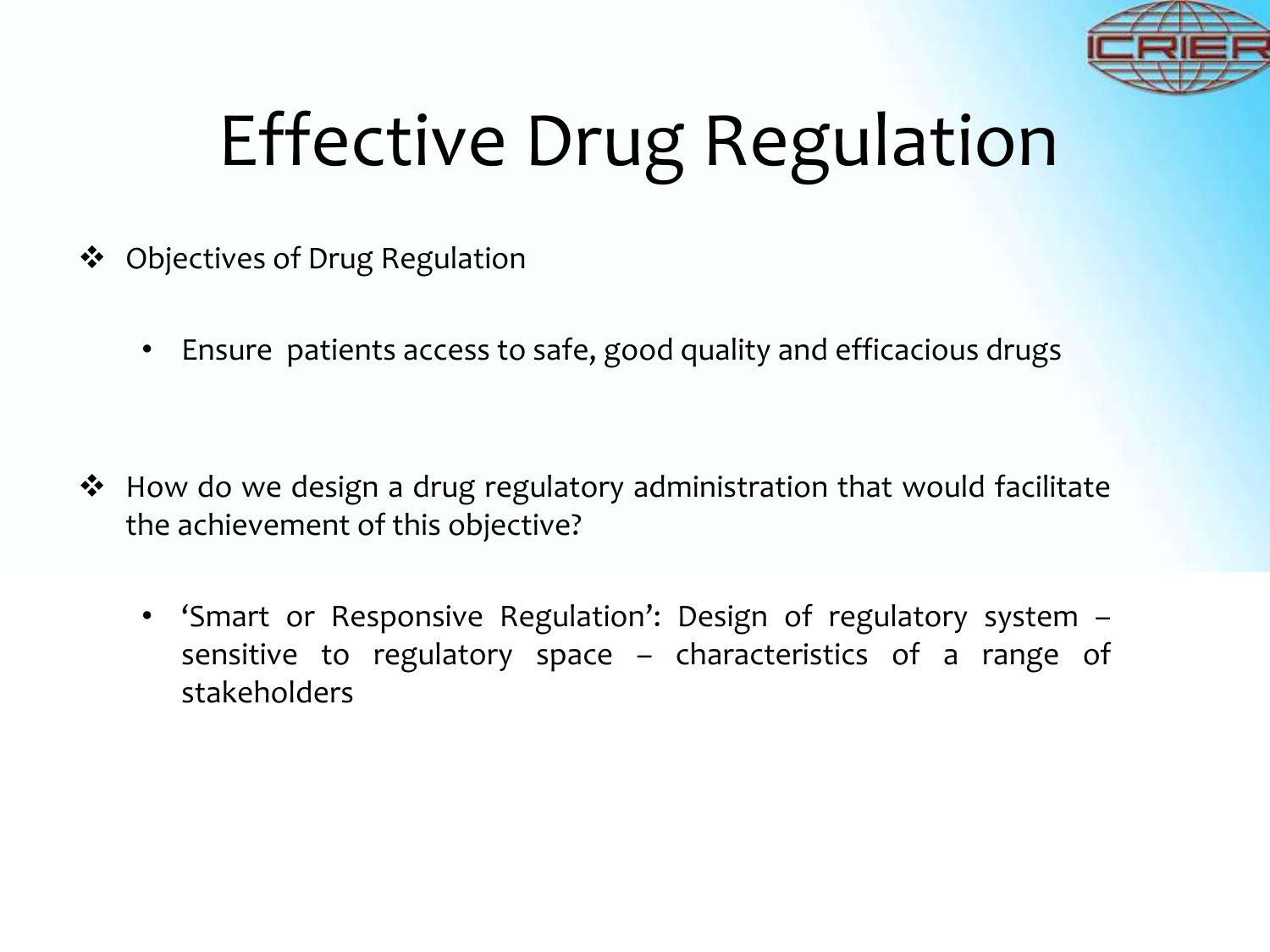

## Objectives of the Study

- Map the functioning of Central Drugs Standard Control Organization (CDSCO) and State Drug Regulatory Authorities (SDRAs)
- $\cdot$  Examine the nature and scale of challenges confronting the regulatory authorities
- Explore lessons drawn from experiences in other foreign jurisdictions
- Document information, opinion and perception through stakeholder interviews and RTI applications
- $\cdot$  Evolve a set of actionable policy recommendations

**SCOPE - Substantive policy areas such as clinical trials, pricing and post-marketing surveillance are not covered in this study.**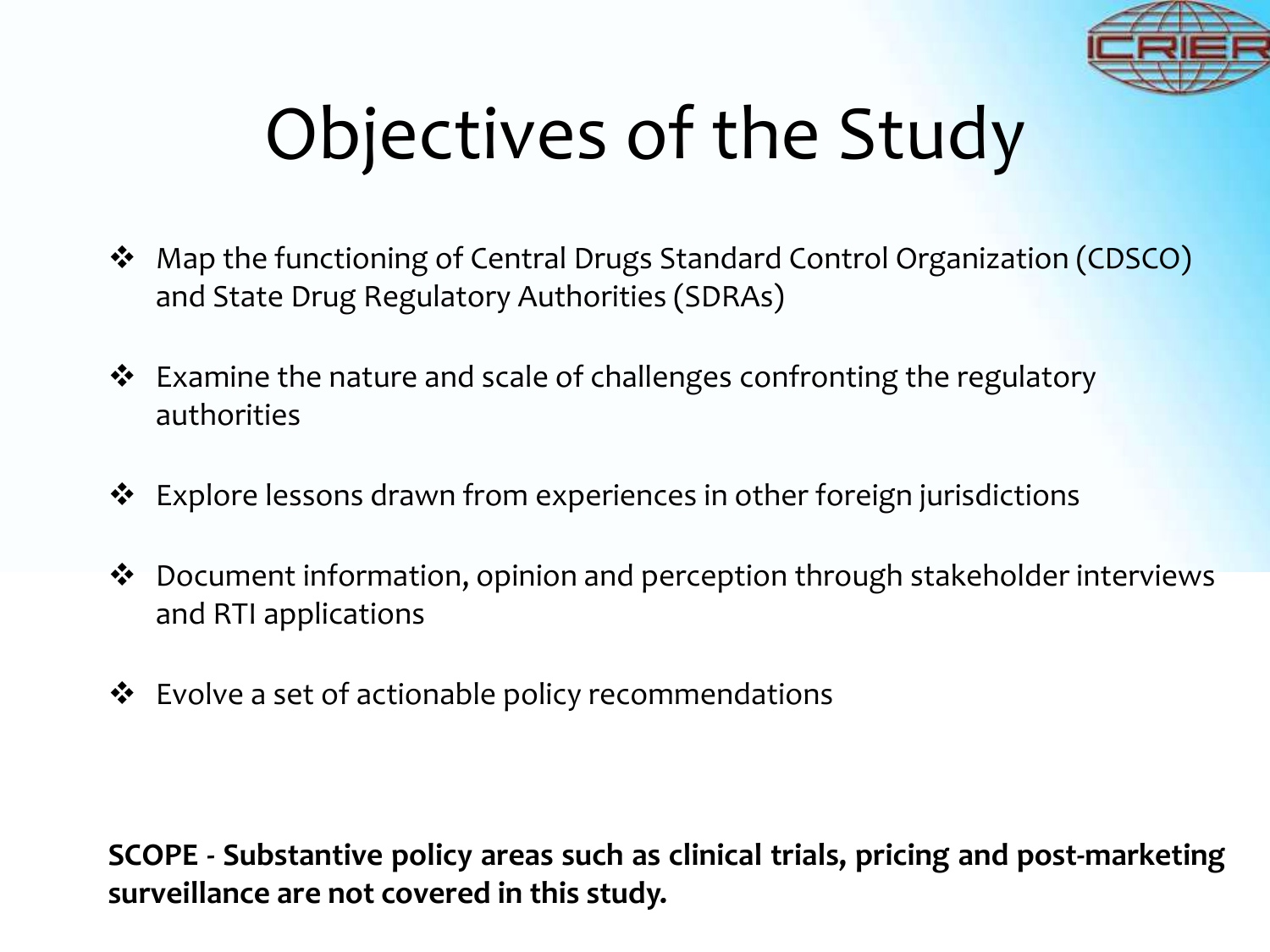#### Distribution of Regulatory Functions along the Drug Product Life Cycle Pre Manufacturing Manufacturing Manufacturing Distribution and Post Marketing **STAGE CLINICAL TRIALS NEW DRUG APPROVALS MANUFACTURING DISTRIBUTION AND SALE POST MARKETING SURVEILLANCE Regulatory Functions • Applications online in** the Clinical Trials Registry - India (CTRI) Approval of applications Good Clinical Practices • Inspections • Registration of Ethics Committee • Serious Adverse Events (SAE) • 12 Subject Expert Committees (SECs) for deliberation on new drug applications for grant of marketing licence Import of new drugs (Registration of foreign manufacturers and grant of licence to import) Application for Licence to manufacture (Generics and those with marketing licence) Inspection of Good Manufacturing Practices (WHO-GMP/Schedule M) Grant of Licence to Manufacture • Collection of Samples, testing and prosecution for Non-Compliance Application for Licence to distribute and sell • Inspection of Good Distribution Practices (GDP) and sale premises Grant of Licence to distribute and sell Prosecution for Non-**Compliance**  Periodic Safety Update Reports (PSURs) required to be submitted (Schedule Y of the Drugs and Cosmetics Rules) for new drugs granted marketing licence Banning of Drugs considered harmful or sub-therapeutic under Sec. 26A of the DCA Pharmacovigilance Programme of India (PvPI) is the national coordinating centre for collecting Adverse Drug Reaction Reports from Adverse Drug Monitoring Centre(AMCs) **Authority Responsible** CDSCO (appointed by the MOHFW, Central Government.) has the sole responsibility – relies on expert committees. CDSCO has the sole responsibility SDRA (appointed by the Department of Health, State Government) has primary responsibility Exceptions (CDSCO competence) • CDSCO acts as SDRA in Union Territories (e.g. Delhi) • WHO-GMP Inspections • High Risk Products (IV Fluids, Large volume parenterals, Vaccine and Sera, Blood and Blood Products, r-DNA products (CDSCO may include new products in this list via SDRA has the sole responsibility CDSCO has sole responsibility for PSURs and Indian Pharmacopoeia Commission (IPC) is in charge of coordinating Adverse Drug Reports (ADRs) *Source:* Authors' own compilation

notification)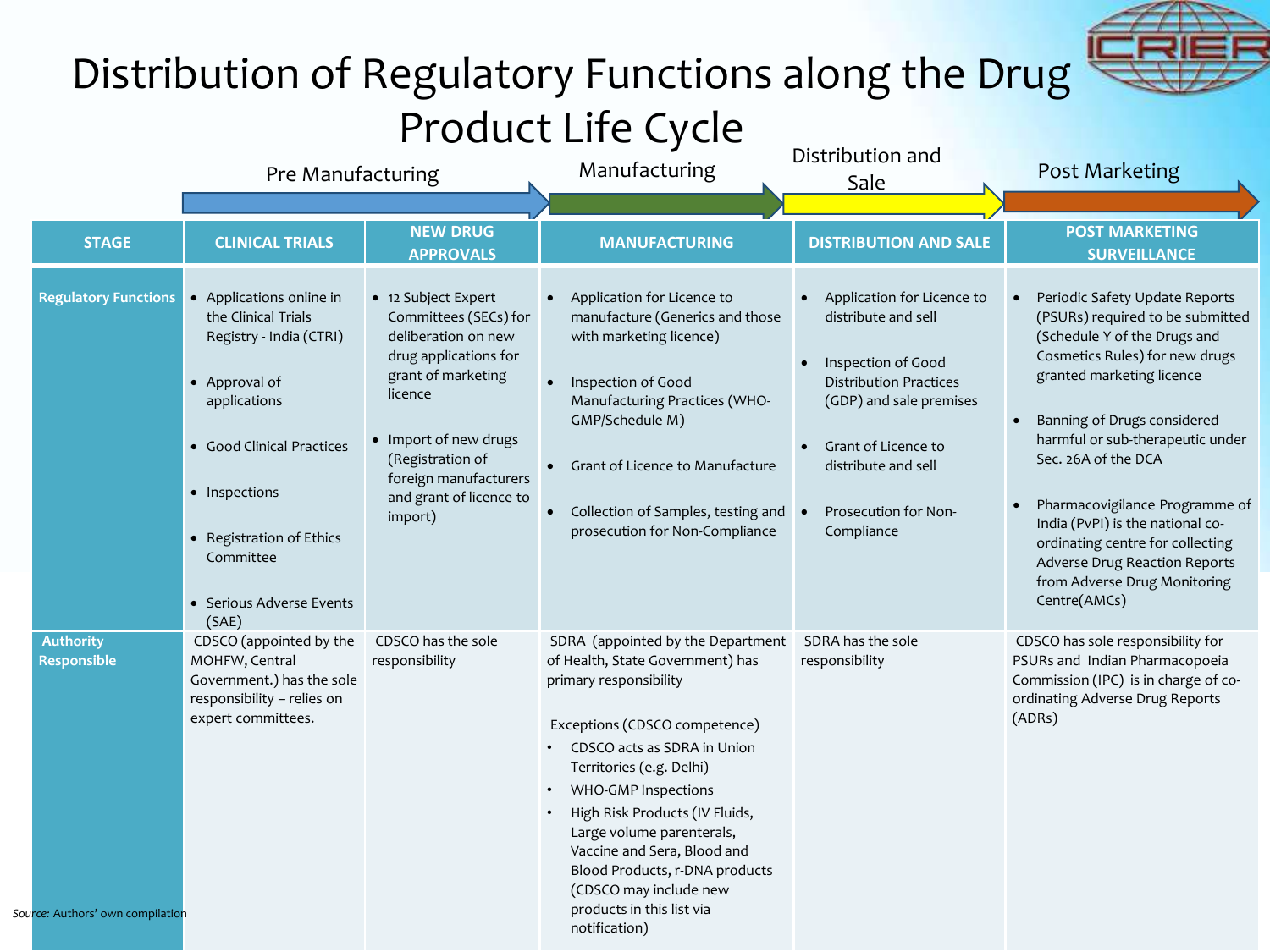

#### Recent reform efforts

- Mashelkar Committee Report 2003 quite comprehensive
	- Recommendations on spurious drugs adopted
	- Ratio of personnel to operations yet to be implemented
- Ranjit Roy Chaudhary Committee Report 2013
	- Recommendations on Clinical trials and new drug approvals adopted
- Drugs and Cosmetics Amendment Bill 2015
	- Centralization Central Licensing for 17 categories of drugs
	- Drugs, Cosmetics and Medical Device Committee (replace DCC) limited change in rules of functioning

**Piecemeal implementation** of reforms – regulatory 'systems' approach to reform is missing! (usually the focus is confined to CDSCO and not SDRAs)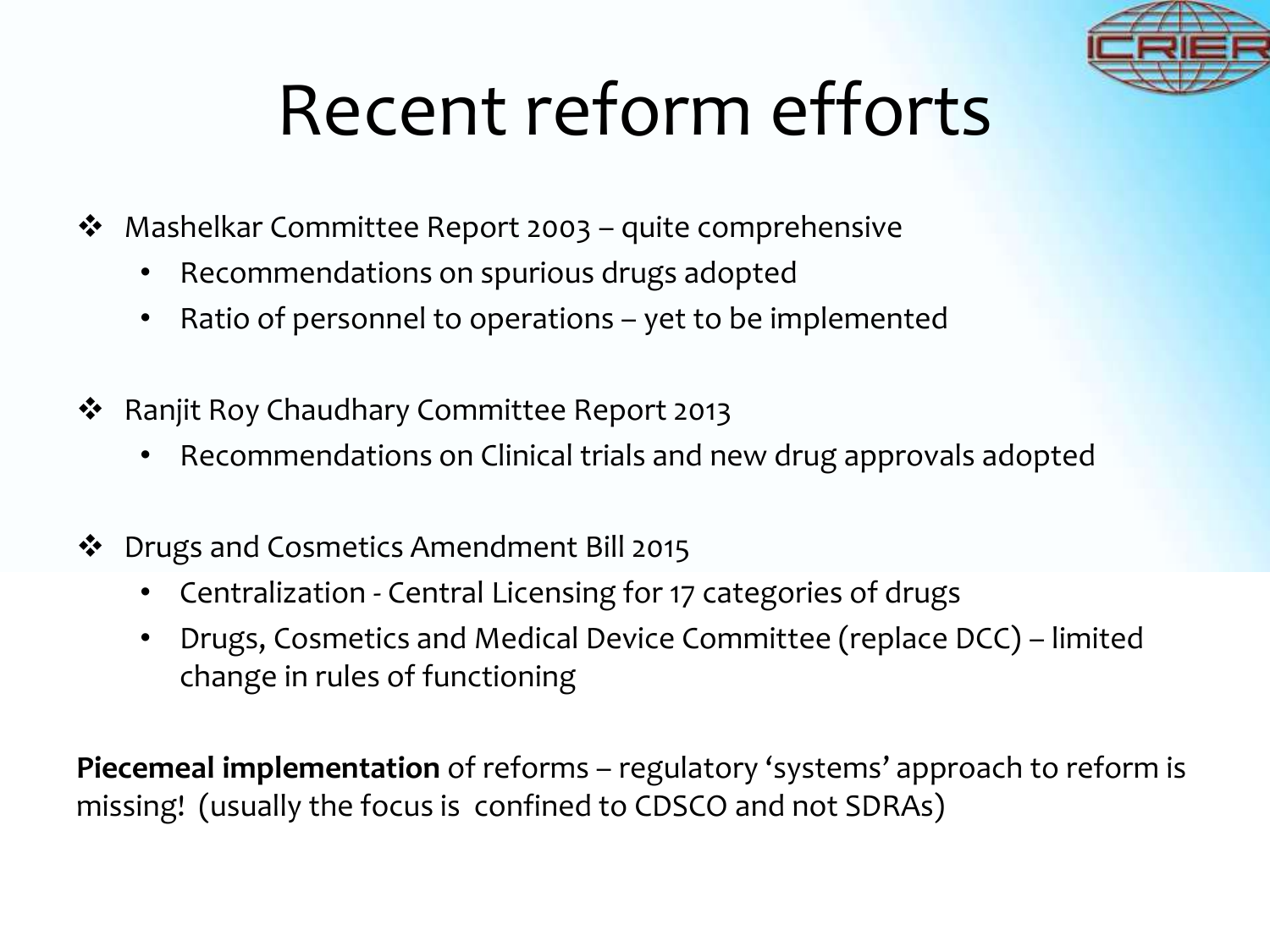

#### Research Methodology

- Law and Policy analysis of Drugs and Cosmetic Act, 1940, Parliamentary Committee Reports, and Annual Reports of Ministry of Health and Family Welfare
- Field research involved semi-structured qualitative interviews
	- 4 states Gujarat, Himachal Pradesh, Bihar and Kerala (pharmaceutical manufacturing capacity, population proxy scale of manufacturing/regulatory enforcement)
	- 4 jurisdictions European Union, USA, Indonesia, China (regulatory leadership + comparative case study)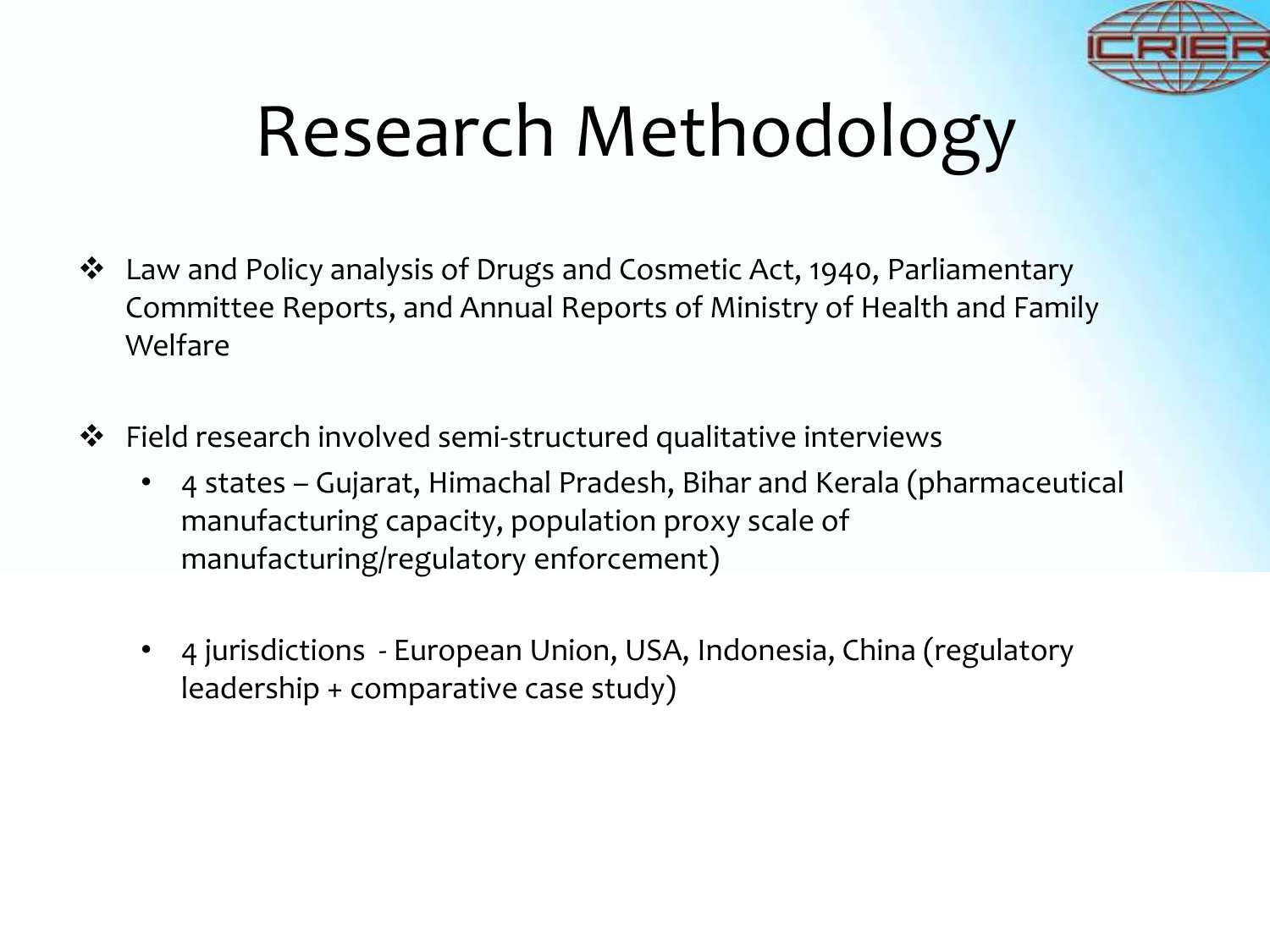

#### Key Issues

- Uniformity (interpretation and enforcement) and absence of an autonomous regulatory body
- Central coordination agency no singular body responsible for effectiveness
- Financial dependence complicated system of procurement and lag in recruitment
- Upgrade infrastructure especially SDRAs– laboratories, digitalization, transportation
- Inspections disparate inspection protocols especially in SDRAs
- Human resources match drug inspectors to scale of operations (remuneration, training, work conditions)
- Public access to information and international networking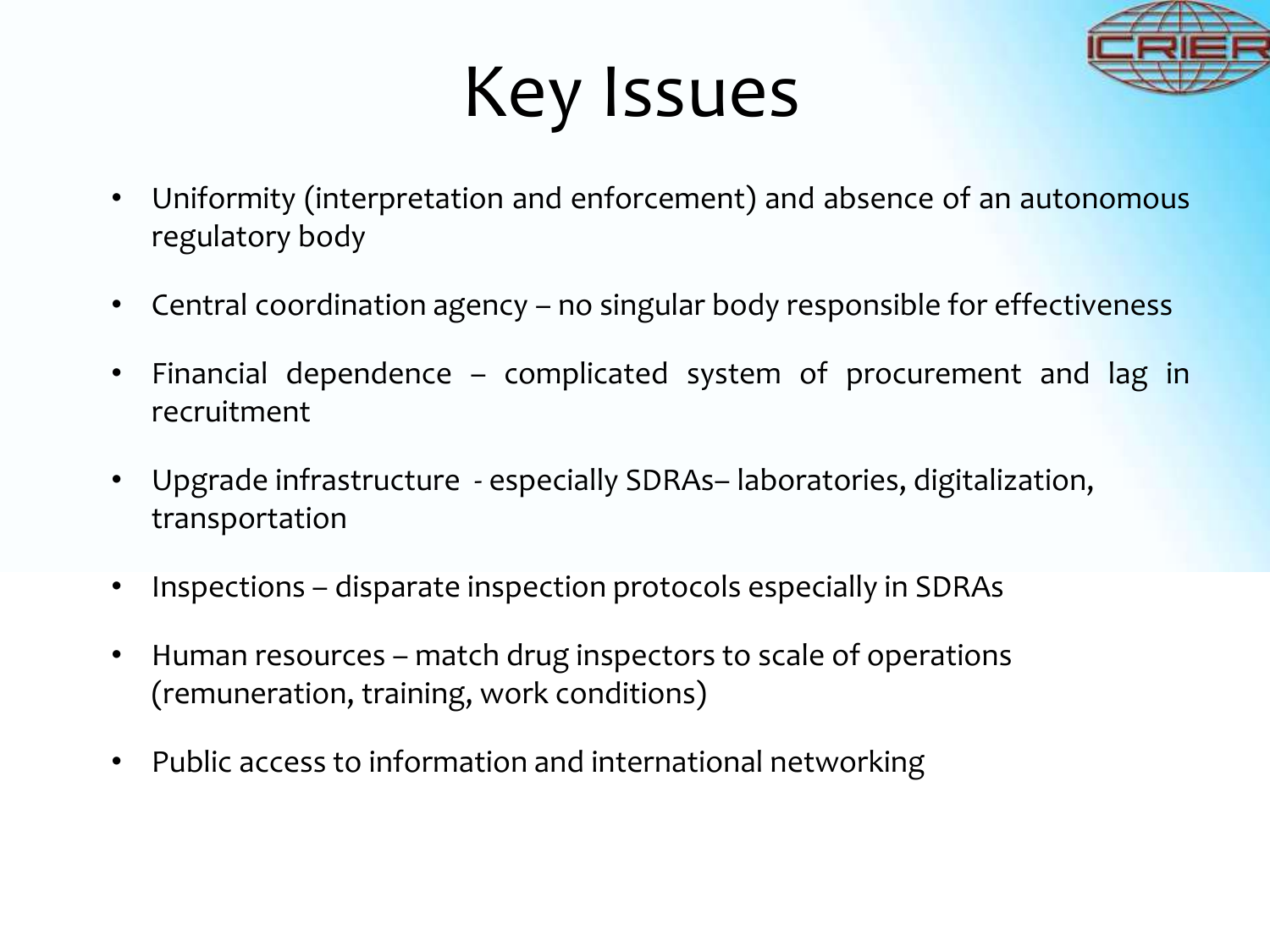

#### Key observations from the RTI applications

- Only Orissa and Tamil Nadu have submitted an Institutional Development Plan (IDP) for disbursement of budgetary allocation as per the 12<sup>th</sup> Five-year Plan. Interestingly, Orissa has submitted a proposal indicating a requirement of 90 drug inspectors (as per Mashelkar Committee Report formula) whereas the current sanctioned strength is only 44.
- ❖ In West Bengal, out of 50 sanctioned positions of senior drug inspectors' positions, 56 per cent are vacant. And of the 90 sanctioned positions of drug inspectors, 66 per cent are vacant. A similar state of affairs was observed in Tamil Nadu with more 50 per cent vacant positions for drug inspectors.
- ◆ No separate funds have been allocated in the budget for training in West Bengal, Tamil Nadu, and Kerala and no training programme, such as refresher courses and orientation camps, were held in West Bengal and Tamil Nadu. In Kerala, training sessions are conducted by the Institute of Management in Government.

Source: As per the RTI (partial) responses received from the Drugs Control offices of West Bengal (No. DCWB/2015/RTI/195), Tamil Nadu (Ref. No. 12504/E5/2015), Kerala (No.P – 6502/2015/DC), Gujarat (No.RTI/ID-67/2015/517) and Orissa (No. 6516/DC-RTI-18/2015)